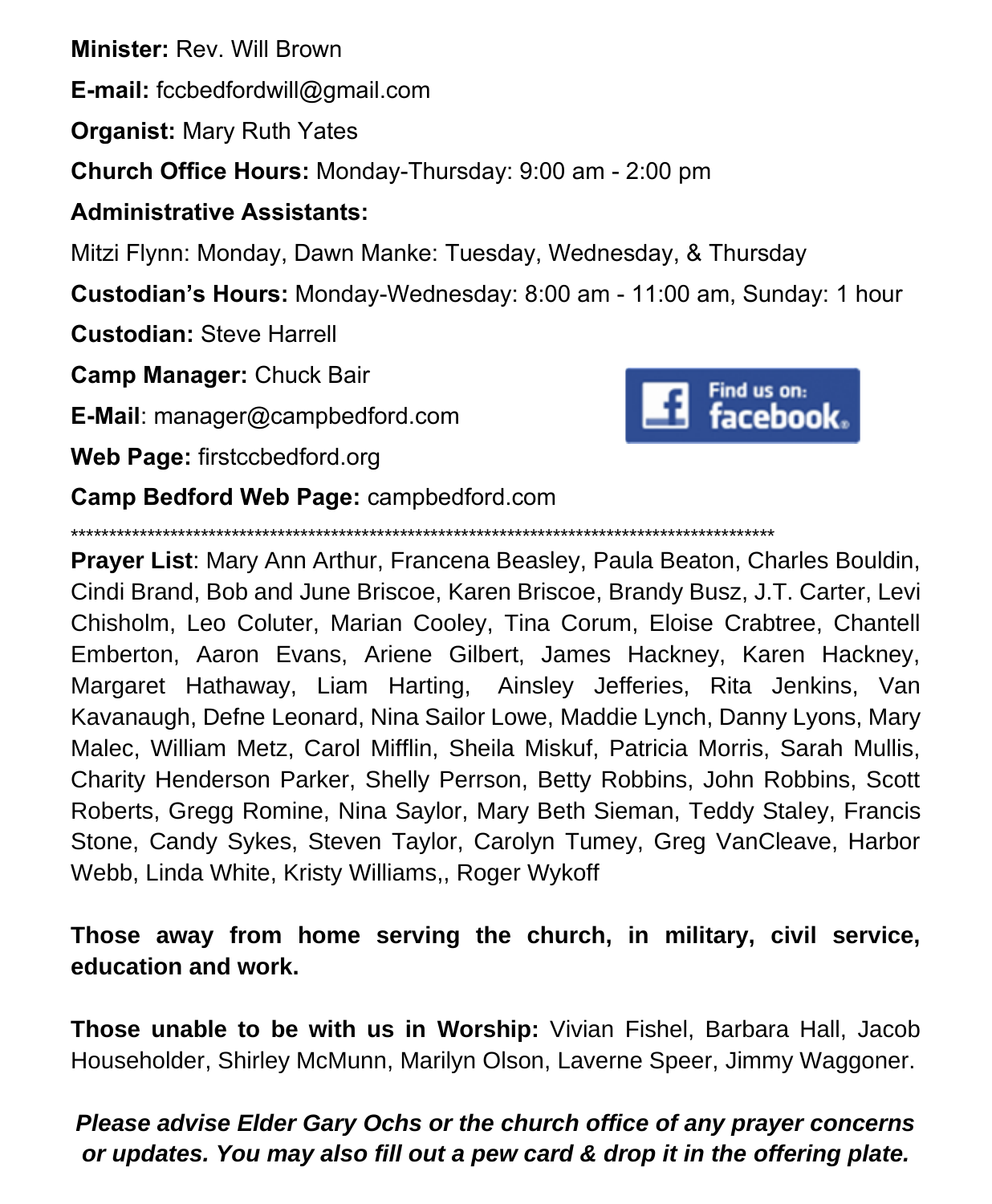

1101 15<sup>th</sup> Street [www.firstccbedford.org](http://www.firstccbedford.org/) 812-275-4497 Bedford, IN 47421 office@firstccbedford.org  $\sf Reaching~Outward$  to  $\sf C$ onnect  $\sf P$ eople with  $\sf G$ od's  $\sf Abundance$ 



May 1, 2022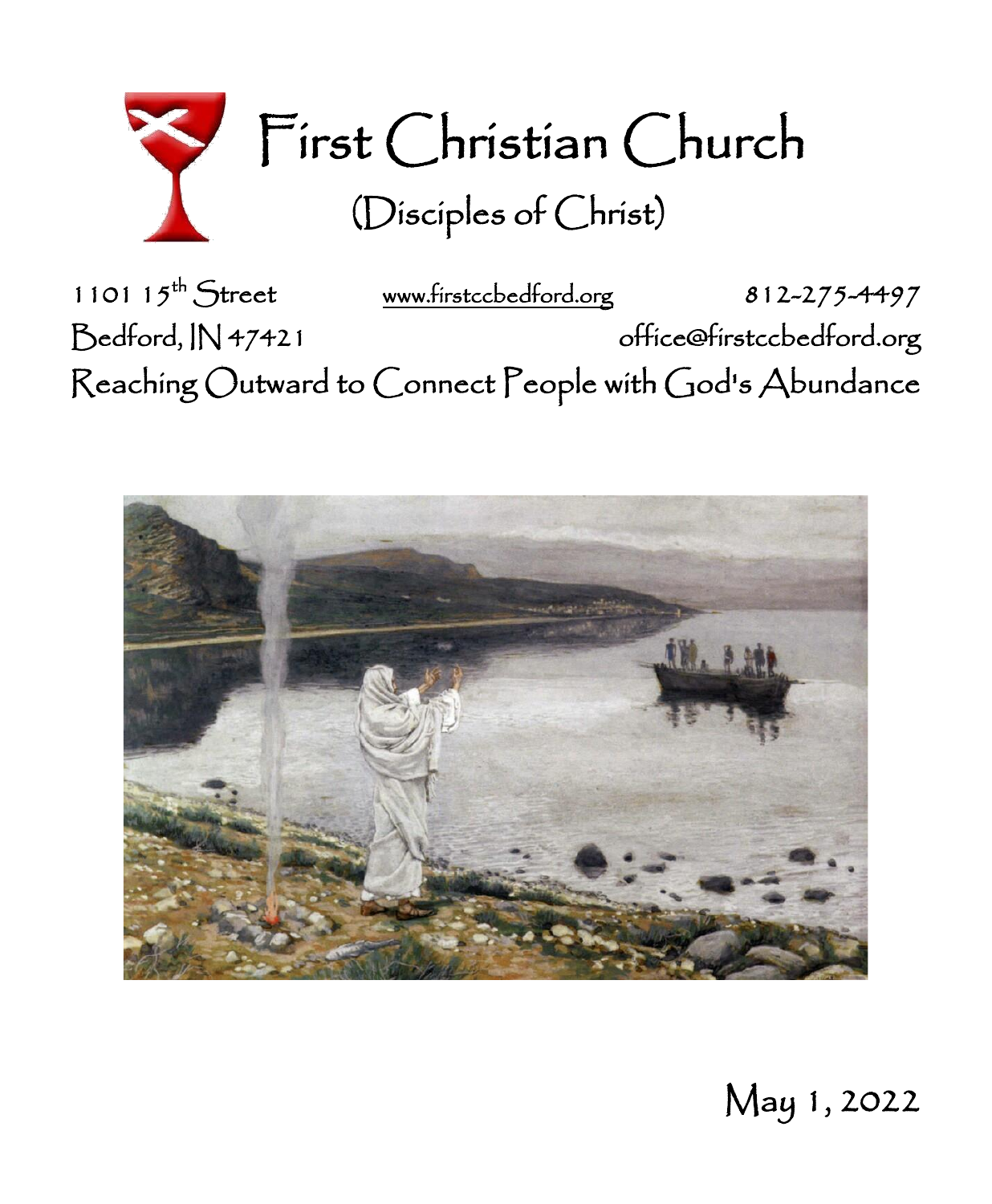## **May 1, 2022 SERVICE OF WORSHIP 10:30 am**

*Please complete the cream-colored card located in the back of each pew and place it in the offering plate. Help us by filling out the card as completely as you can. You may also use the card to inform the office of any prayer requests, joys, concerns, upcoming events, changes, etc. Turn off cell phones as they may interfere with the live stream. Thank you.*

#### **\*Please Stand (as you are able)**

**Prelude "**Prelude in D" - Florence B. Price Guest Organist Vicki King

\*\*\*\*\*\*\*\*\*\*\*\*\*\*\*\*\*\*\*\*\*\*\*\*\*\*\*\*\*\*\*\*\*\*\*\*\*\*\*\*\*\*\*\*\*\*\*\*\*\*\*\*\*\*\*\*\*\*\*\*\*\*\*\*\*\*\*\*\*\*\*\*\*\*\*\*\*\*\*\*\*\*\*\*\*\*\*\*\*\*\*

#### **We Gather for Praise and Prayer**

## **\*Call to Worship** Elder

Leader: We glorify you, O God, for you have raised us up.

**ALL: We cry to you for help, and you have healed us.**

Leader: Sing praises to the LORD, faithful ones,

**ALL: We give thanks to his holy name.**

Leader: You have turned our mourning into dancing;

**ALL: You have clothed us with joy.**

Leader: Let all of your souls praise you, O God;

## **ALL: And let us give thanks to You, forever.**

| *Opening Hymn | Immortal, Invisible, God Only Wise |  | #66(1, 2, 8, 3) |
|---------------|------------------------------------|--|-----------------|
|---------------|------------------------------------|--|-----------------|

**Pastoral Pray and Lord's Prayer** All

**Our Father, who art in heaven, hallowed be thy name. Thy kingdom come. Thy will be done on earth as it is in heaven. Give us this day our daily bread and forgive us our sins as we forgive those who have sinned against us. And lead us not into temptation but deliver us from evil. For thine is the kingdom, the power and the glory forever. Amen.**

**We Listen for God's Word**

**Intro to Scripture Rev. William** Rev. William

**Scripture Community Elder** John 21:1-14 **Elder Elder** New Revised Standard Version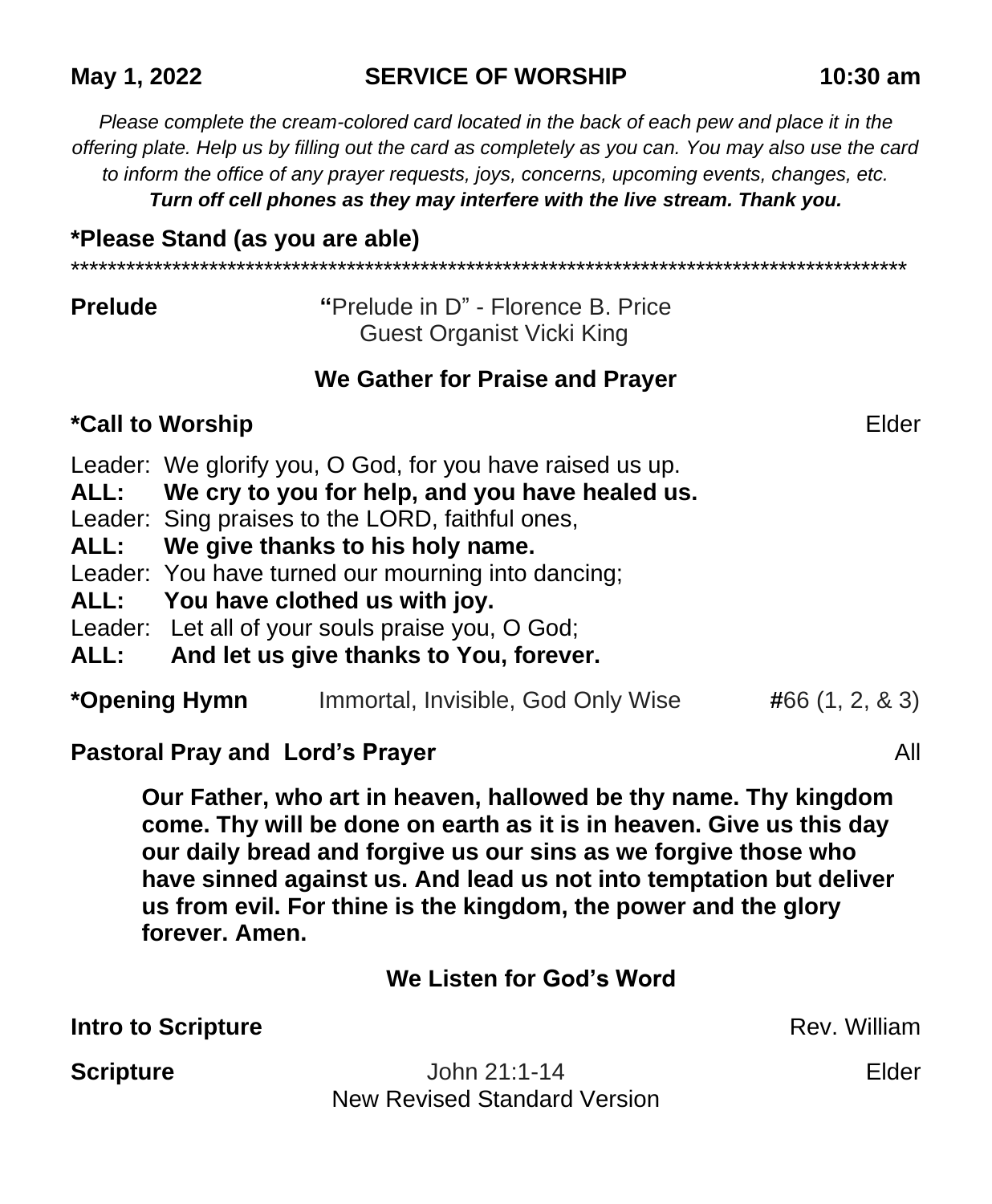| <b>Youth Moment</b>                                                                                                                                                   |                                                                                     | Rev. William |  |  |
|-----------------------------------------------------------------------------------------------------------------------------------------------------------------------|-------------------------------------------------------------------------------------|--------------|--|--|
| <b>Special Music</b>                                                                                                                                                  | "Eternal Life" - Olive Dungan<br>Thomas King, tenor                                 |              |  |  |
| <b>Proclamation</b>                                                                                                                                                   | <b>Making Disciples</b>                                                             | Rev. Wiliam  |  |  |
| We Respond to God's Word                                                                                                                                              |                                                                                     |              |  |  |
| *Hymn of Discipleship                                                                                                                                                 | Lord, I Want to Be A Christian                                                      | #589         |  |  |
| *Invitation to Giving                                                                                                                                                 |                                                                                     | Rev. William |  |  |
| *Doxology                                                                                                                                                             |                                                                                     | All          |  |  |
| Praise God from whom all blessings flow;<br>Praise him, all creatures here below;<br>Praise him above, ye heavenly host:<br>Praise Father, Son, and Holy Ghost. Amen. |                                                                                     |              |  |  |
| *Prayer of Dedication                                                                                                                                                 | Elder                                                                               |              |  |  |
| We Celebrate at the Lord's Table                                                                                                                                      |                                                                                     |              |  |  |
| <b>Communion Hymn</b>                                                                                                                                                 | Fill My Cup, Lord                                                                   | #351         |  |  |
| <b>Invitation to Christ's Table</b><br>Rev. William                                                                                                                   |                                                                                     |              |  |  |
|                                                                                                                                                                       | <b>Passing of the Peace</b> Pastor: Peace be with you <b>All: And also with you</b> |              |  |  |
| <b>Prayer for the Bread and Cup</b>                                                                                                                                   |                                                                                     | Elder        |  |  |
| <b>Communion Music</b>                                                                                                                                                | "Morning Hymn" - Flor Peeters                                                       |              |  |  |
| <b>Words of Institution</b>                                                                                                                                           |                                                                                     | Rev. William |  |  |
| Taking of the Bread and Cup Together                                                                                                                                  |                                                                                     |              |  |  |
| *Closing Hymn                                                                                                                                                         | I Want Jesus to Walk With Me                                                        | #627         |  |  |
| *Blessings and Benediction                                                                                                                                            |                                                                                     | Rev. William |  |  |
| *Postlude                                                                                                                                                             | "Rigaudon" - Andre Campra                                                           |              |  |  |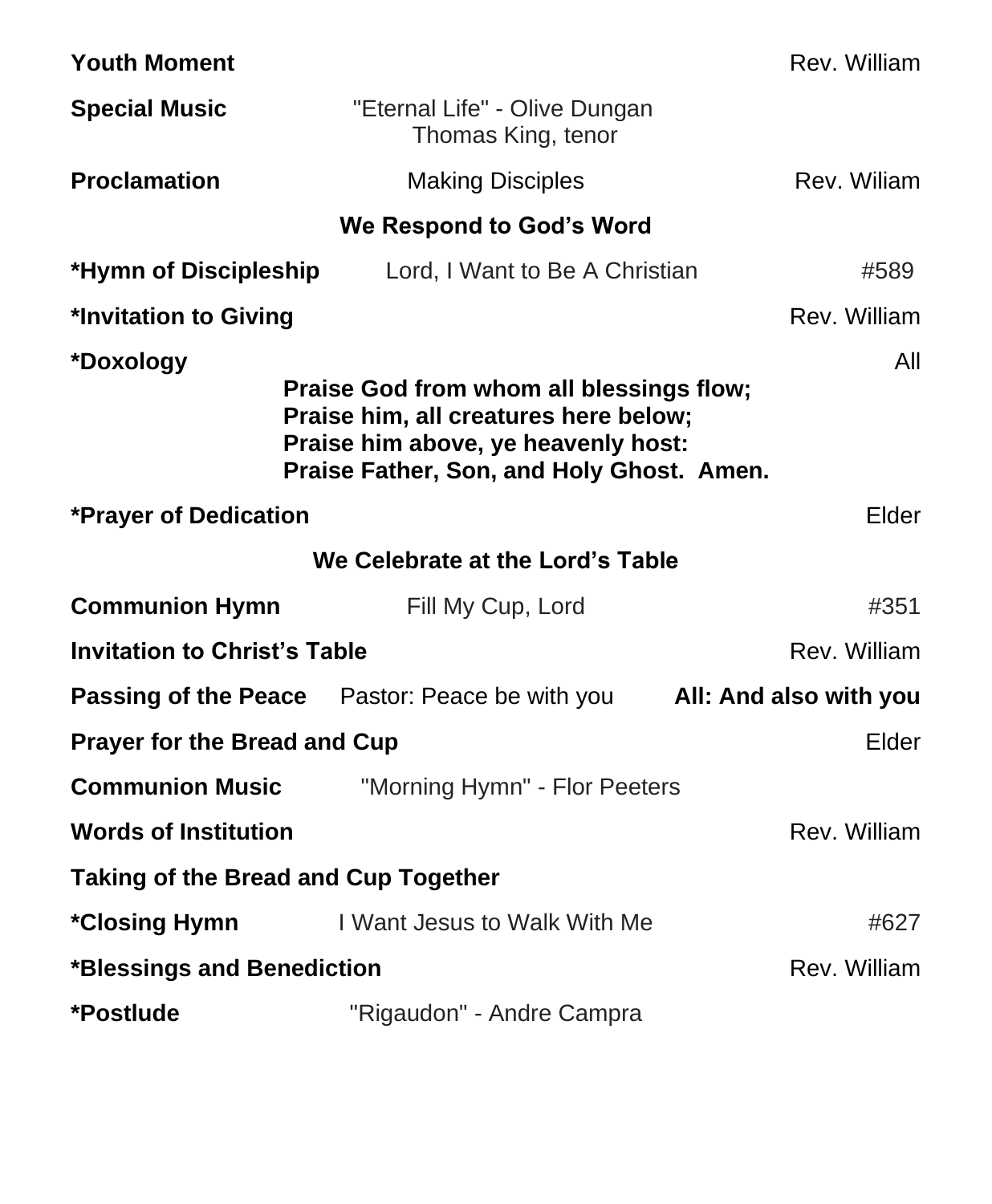# **NOTES:**  $\overline{\phantom{0}}$ <u> 1990 - John Harry Harry Harry Harry Harry Harry Harry Harry Harry Harry Harry Harry Harry Harry Harry Harry H</u>  $\overline{\phantom{0}}$  $\overline{\phantom{a}}$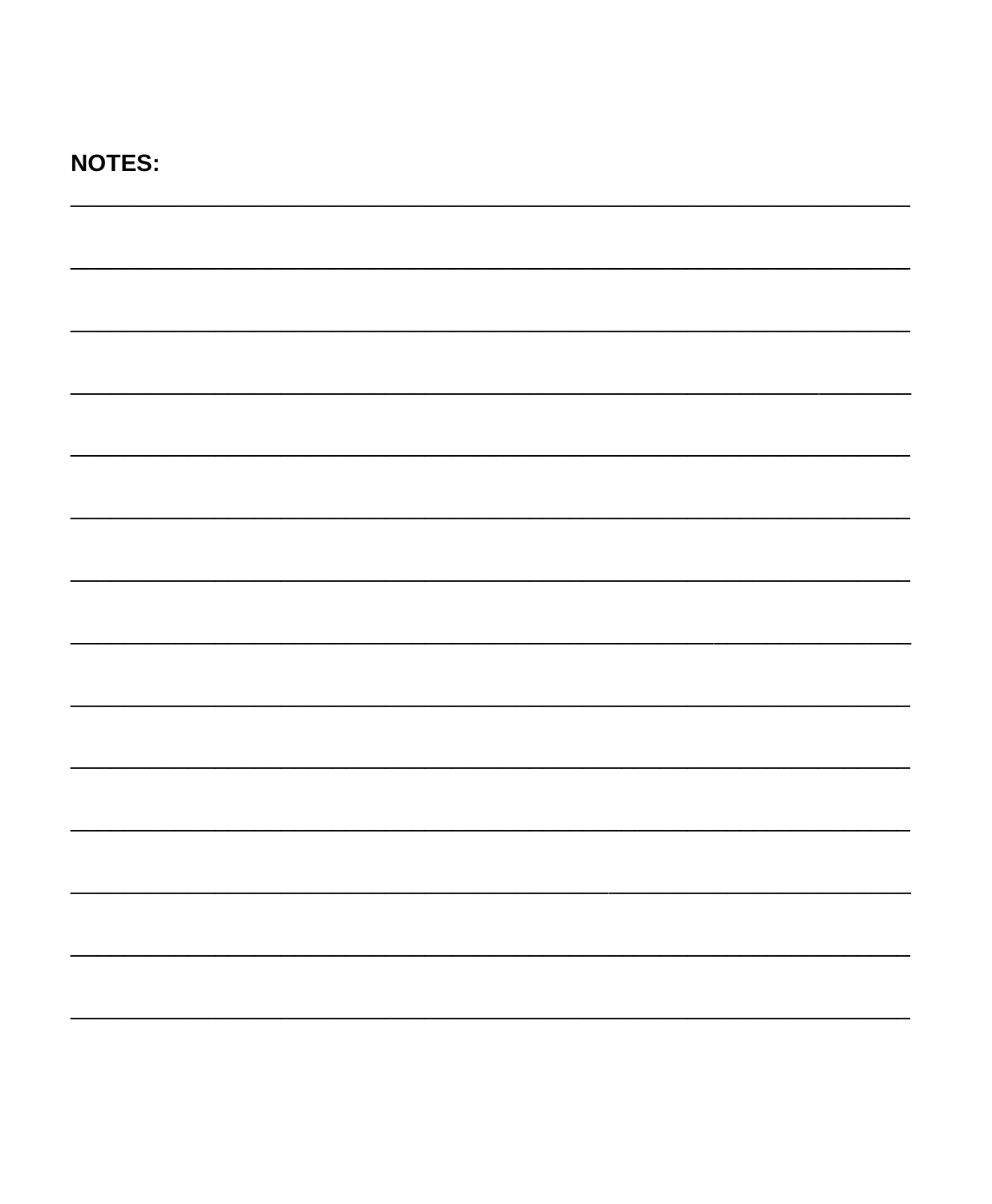

**Outreach Committee Ministry**

# We are **collecting CANNED MEAT during the month of May**

for L.I.F.E... Pantry. Please place all packages in the baskets located in the foyer. *Any food or items you wish to donate are welcome any month.*



## **SERVING SCHEDULE: May**

## Elder: **Jack Maxwell**

**Greeters 15th St** George Sorrells **K St** Linda Smith **Canopy** Michael Bellush

> Steward: **Sarah Holbrook**

## **SERVING SCHEDULE: June**

Elder: **Christie Maxwell**

**Greeters 15th St** Merian Jones **K St** Ginny Jones **Canopy** Bill McFaddem

> Steward: **Bonnie Fye**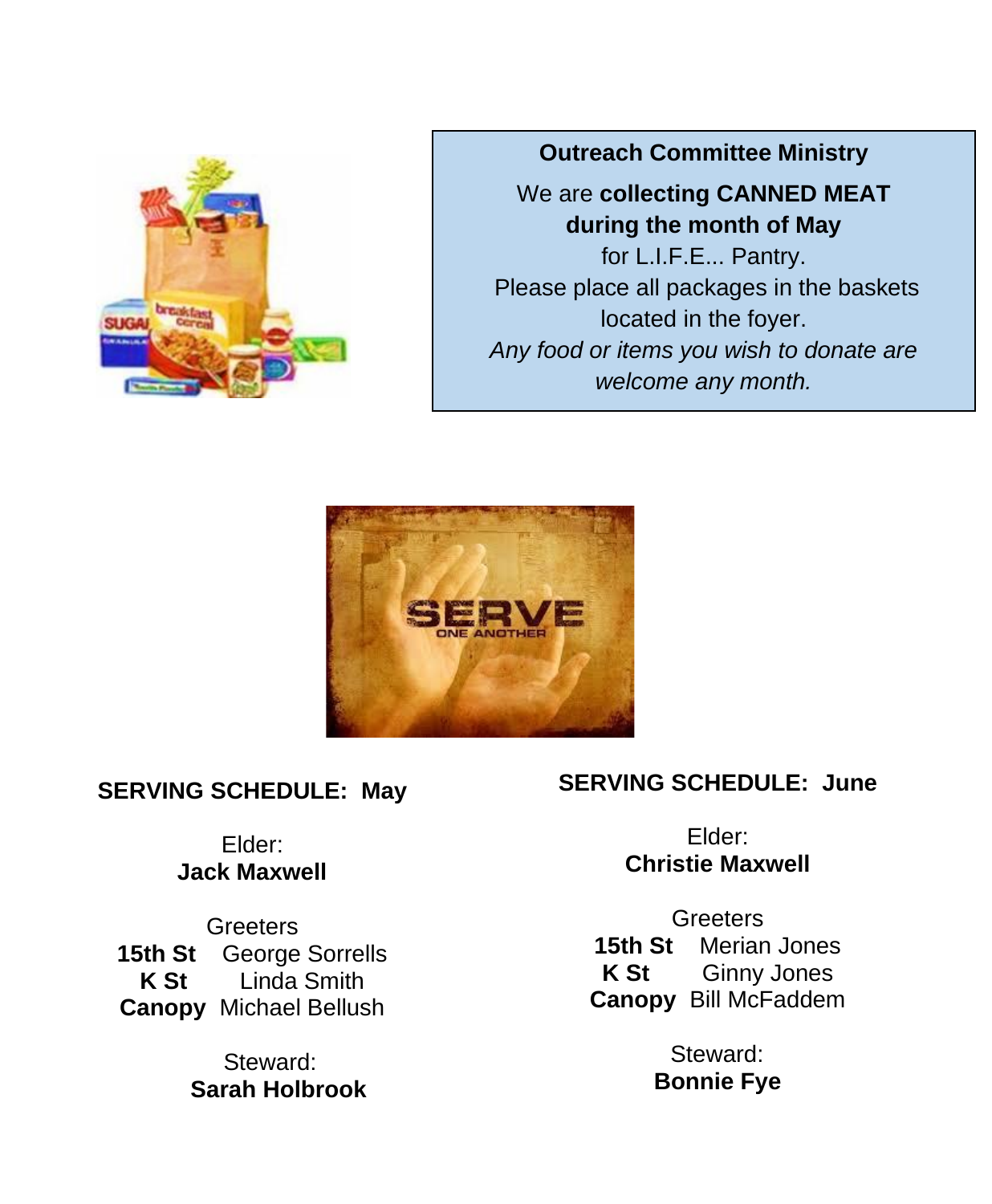## **Let the study of the Bible begin!**

Please join us for the weekly Pastor's Bible Study class each **Sunday at 9:30 am in the Library.** No reading is required before class; just bring your Bible, a smile, an open mind, a warm heart and a willingness to encounter the Word of God. FYI…the study will be on ZOOM as well. If you would like to participate in that way you are certainly welcome. Feel free to contact the office for the ZOOM information.



**Bedford Lion's Club 71st Annual Pancake Festival** Thornton Park Pavilion **Saturday, May 7, 2022 6 am to 12 noon** Adults \$7 Kids (12 and under) \$3 Contact Gary Ochs for tickets